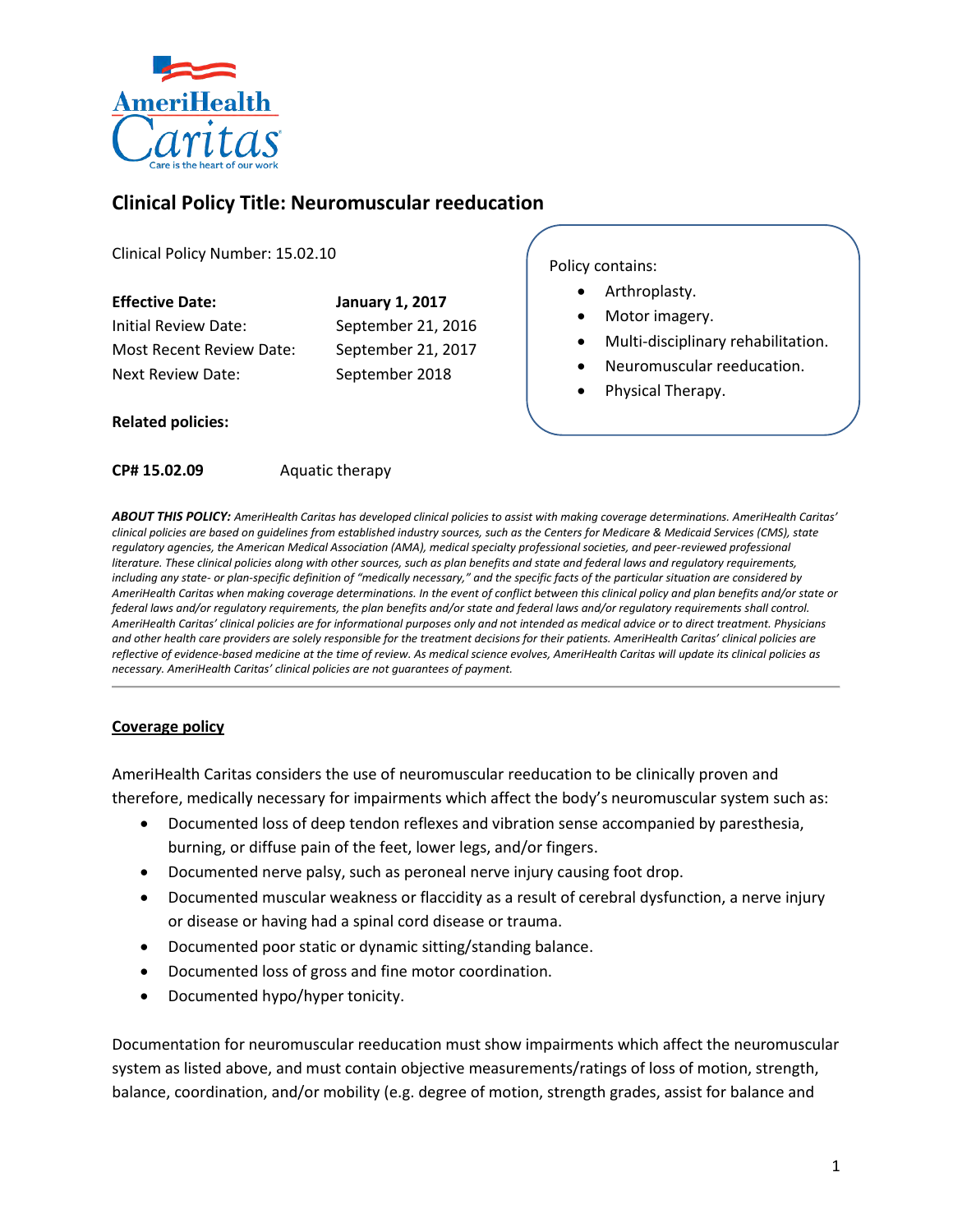mobility, specific tests for balance and coordination).

#### **Limitations:**

All other uses of neuromuscular reeducation are not medically necessary.

#### **Alternative covered services:**

Physical therapy.

### **Background**

Neuromuscular diseases represent a heterogeneous group of disorders, including motor neuron diseases, disorders of motor nerve roots or peripheral nerves, neuromuscular transmission disorders, and muscle diseases. There are approximately 600 different neuromuscular diseases whose needs vary greatly.

Neuromuscular reeducation represents a series of therapeutic techniques to restore normal function of nerves and muscles, to include movement, balance, coordination, decreased kinesthetic sense, and impaired proprioception. A broad array of treatments, including repetitive movement, posturing, and stimulation, are included in reeducation programs. Neuromuscular reeducation was first defined in a December 11, 1954 article in the Journal of the American Medical Association (AMA, 2017). The code used by the Current Procedural Terminology system, developed by the American Medical Association, that is used for neuromuscular reeducation is 97112. This code requires 1-on-1 patient contact by a physician or qualified therapies, for 15 minute intervals (ACA, 2015).

Neuromuscular reeducation is one technique used by rehabilitation therapists to facilitate the return of normal movement in individuals with neuromuscular impairments. Muscle movement patterns are affected when nerves or muscles experience damage or injury as a result of trauma, medical conditions, and neurological conditions, such as a stroke and traumatic brain injury.

Neuromuscular reeducation is a stand-alone, hands-on technique/approach to the evaluation and functional treatment of 90+ percent of the soft tissue injuries a professional will see in practice. It is similar to balance training and can also be used to improve balance, strength, coordination, posture, kinesthetic sense and restore normal soft tissue tone and elasticity. Neuromuscular reeducation techniques help patients regain normal, controlled movement patterns, and awareness of position of extremities.

Neuromuscular reeducation plays a major role in the outpatient, orthopedic physical therapy setting. If the proper techniques, activities and exercises are not performed on an injured body part, an acute injury can develop into a chronic situation. In these approaches, tasks are broken down into their most simple component single-joint movement patterns. These patterns are perfected with proper alignment,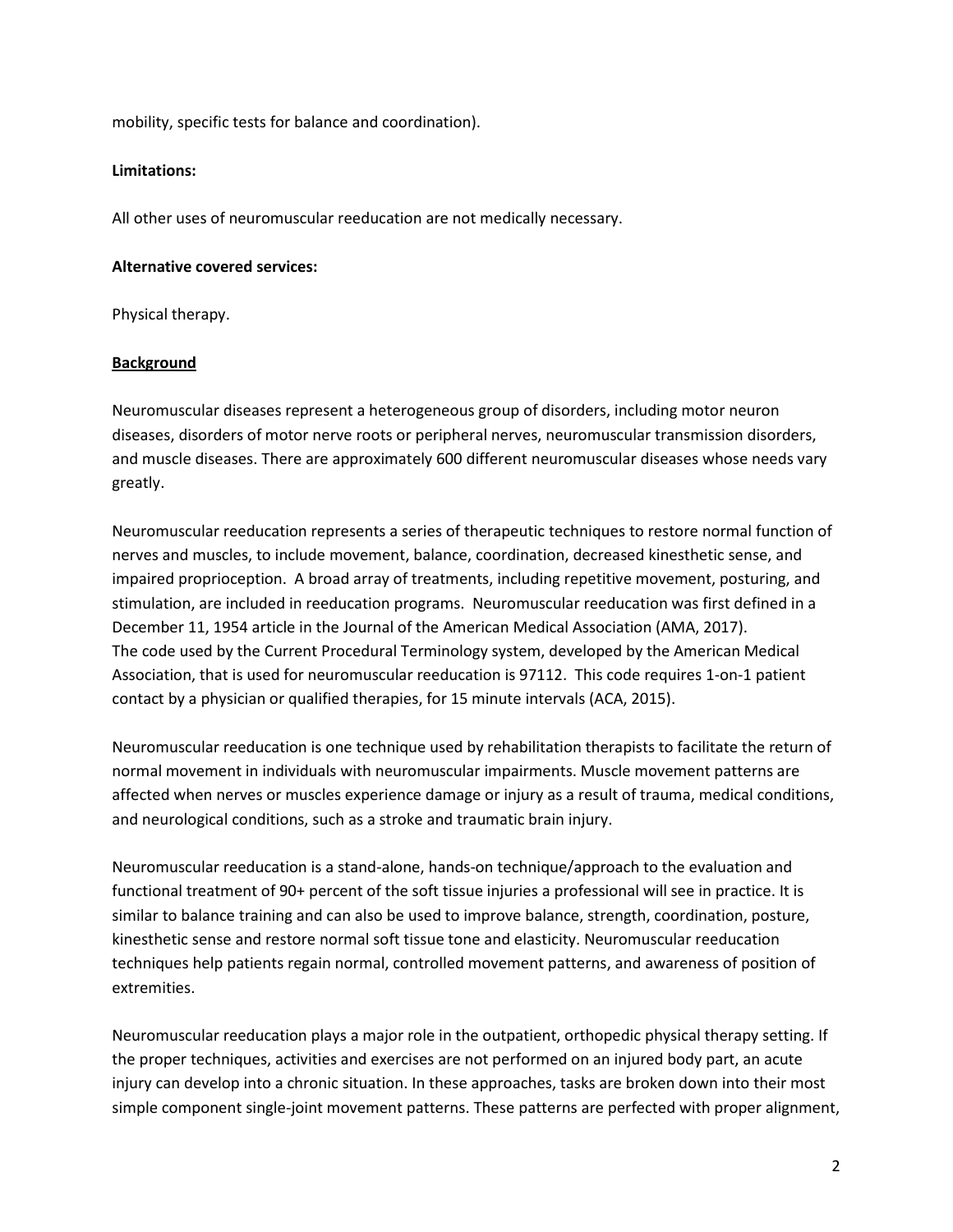breathing, and muscle stabilization in non-weight bearing postures using manual or mechanical assistance.

Biofeedback is a relatively common practice that is used to re-train patients to acquire voluntary control of a normally automatic bodily function. Biofeedback is classified as an adjunct for neuromuscular reeducation (Vanswearing, 2008).

No professional guideline specifically addressing neuromuscular reeducation exists, but the topic can be included in guidelines for any of a broad range of disorders. For example, the American Heart Association/American Stroke Association guideline on stroke rehabilitation and recovery states that the effectiveness of neuromuscular facilitation has not been established. This guideline is also endorsed by the American Academy of Neurology (Weinstein, 2016).

## **Searches**

AmeriHealth Caritas searched PubMed and the databases of:

- UK National Health Services Centre for Reviews and Dissemination.
- Agency for Healthcare Research and Quality's National Guideline Clearinghouse and other evidence-based practice centers.
- The Centers for Medicare & Medicaid Services.

Searches were conducted on August 8, 2017 using the terms "neuromuscular reeducation" "physical therapy" "motor imagery" and "multi-disciplinary rehabilitation".

We included:

- **Systematic reviews**, which pool results from multiple studies to achieve larger sample sizes and greater precision of effect estimation than in smaller primary studies. Systematic reviews use predetermined transparent methods to minimize bias, effectively treating the review as a scientific endeavor, and are thus rated highest in evidence-grading hierarchies.
- **Guidelines based on systematic reviews.**
- **Economic analyses**, such as cost-effectiveness, and benefit or utility studies (but not simple cost studies), reporting both costs and outcomes — sometimes referred to as efficiency studies which also rank near the top of evidence hierarchies.

## **Findings**

In a meta-analysis involving patients following total hip arthroplasty, patients demonstrated compensatory movement strategies during activities of daily living such as walking and chair climbing. Participants in the neuromuscular reeducation program improved their internal hip abductor moments and vertical ground reaction forces during walking and stair climbing, while improving their functional performance and hip abductor strength outcomes. The results of this study suggest that neuromuscular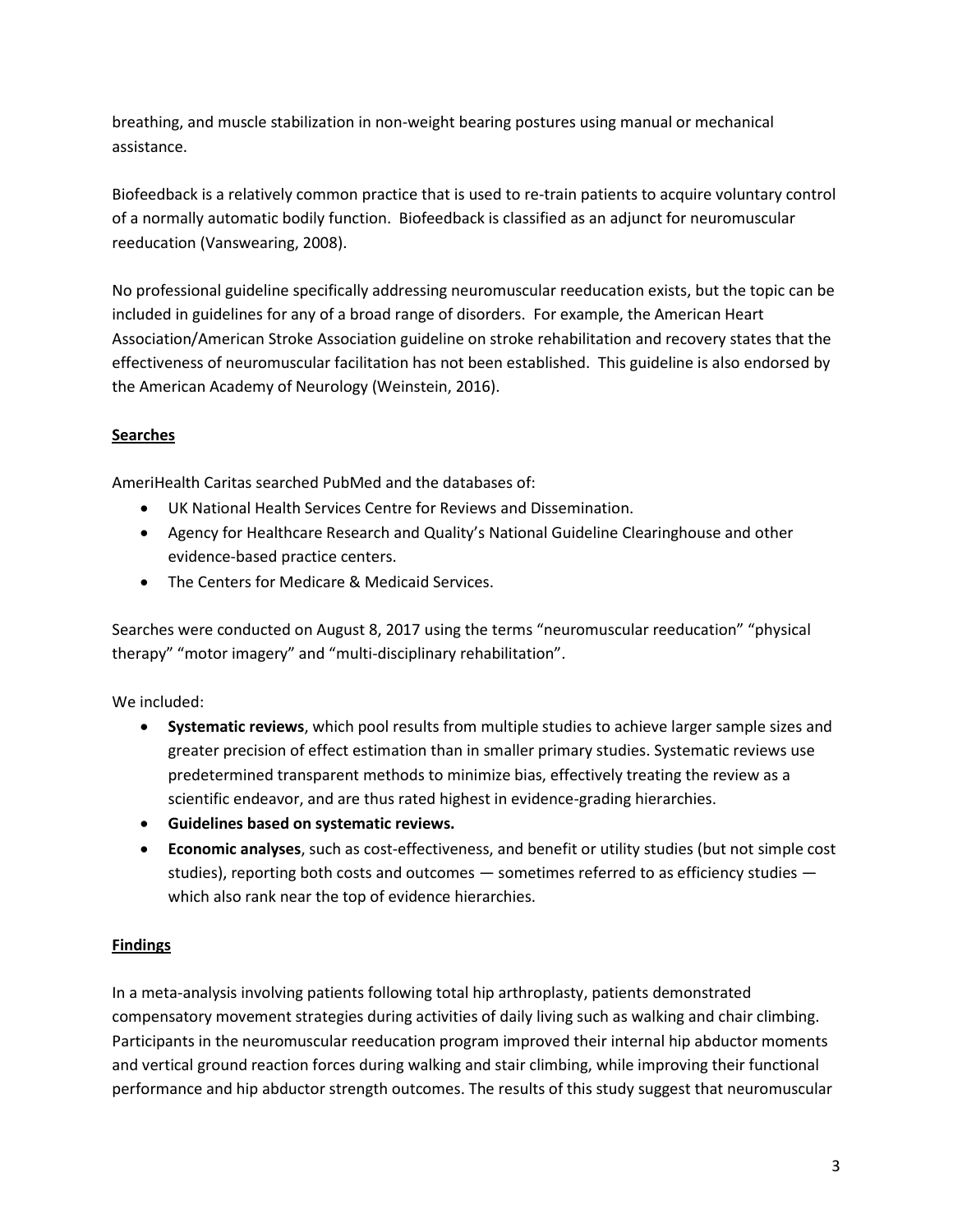reeducation offers a unique effect on movement strategy and function for patients following total hip arthroplasty (Judd, 2015).

In several randomized controlled trials conducted involving stroke patients, the aim was to determine whether physical rehabilitation approaches, including neuromuscular reeducation, are effective in recovery of function and mobility. The review determined that physical rehabilitation is beneficial, when compared with no treatment, on functional recovery after stroke. Physical rehabilitation proved to be more effective than usual care or attention control in improving motor function. However, no one physical rehabilitation approach was more or less effective than any other approach in improving independence in activities of daily living (Pollock, 2014).

The purpose of another study that included 40 subjects who were post-stroke for three months and more, was to determine the effects of lower extremity task specific motor imagery training as an adjunct to task oriented training in stroke rehabilitation. Both groups had significant increases in paretic muscle strength (p<.05). The group with training had significantly greater gains in strength than those without training, for hip flexors, hip extensors, knee extensors, ankle dorsiflexors, and gait speed, all at p<.01. Non-significant improvements were observed for the with-training group (compared to the withouttraining group) for knee flexors and ankle plantarflexors (Kumar, 2016).

In several randomized controlled trials (RCTs) regarding patients with acquired brain injury, researchers wanted to assess the effects of multidisciplinary rehabilitation versus routinely available local services or lower levels of intervention in adults 16 to 65 years of age (Turner-Stokes, 2015). According to the trials, the context of multi-disciplinary rehabilitation appears to influence outcomes. For instance, strong evidence supports the use of a milieu-oriented model for patients with severe brain injury.

One review analyzed outcomes for 32 cancer patients given either a broad spectrum of techniques (including reeducation of scapulothoracic postural muscles) for three months versus those given no such treatment after neck dissection surgery. No technique was able to demonstrate a reduced risk of subsequent shoulder disability (Lauchlan, 2011).

In a systematic review of 30 articles and rehabilitation programs that addressed patients after anterior cruciate ligament surgery, authors concluded that the principal components of effective treatment included instruction and reeducation. Reduction of pain, swelling, and inflammation, regaining range of motion, strength and neuromuscular control are the most important aims in any such program (van Grinsven, 2010).

A retrospective cohort study reviewed effects of an intensive six-week course of neuromuscular reeducation in 71 patients who had undergone surgery to repair a damaged anterior cruciate ligament. Comparisons before and after therapy were made between the involved and uninvolved legs. Involved legs had significantly greater improvements for 1) the single-leg hop - 13.4 percent (138.30 cm/156.89 cm) versus 7.9 percent (159.30cm/171.87 cm) and 2) the triple crossover hop – 14.3 percent (370.05 cm/423.11 cm) versus 10.2 percent (427.50 cm/471.27 cm). The timed hop improved 10.0 percent (2.21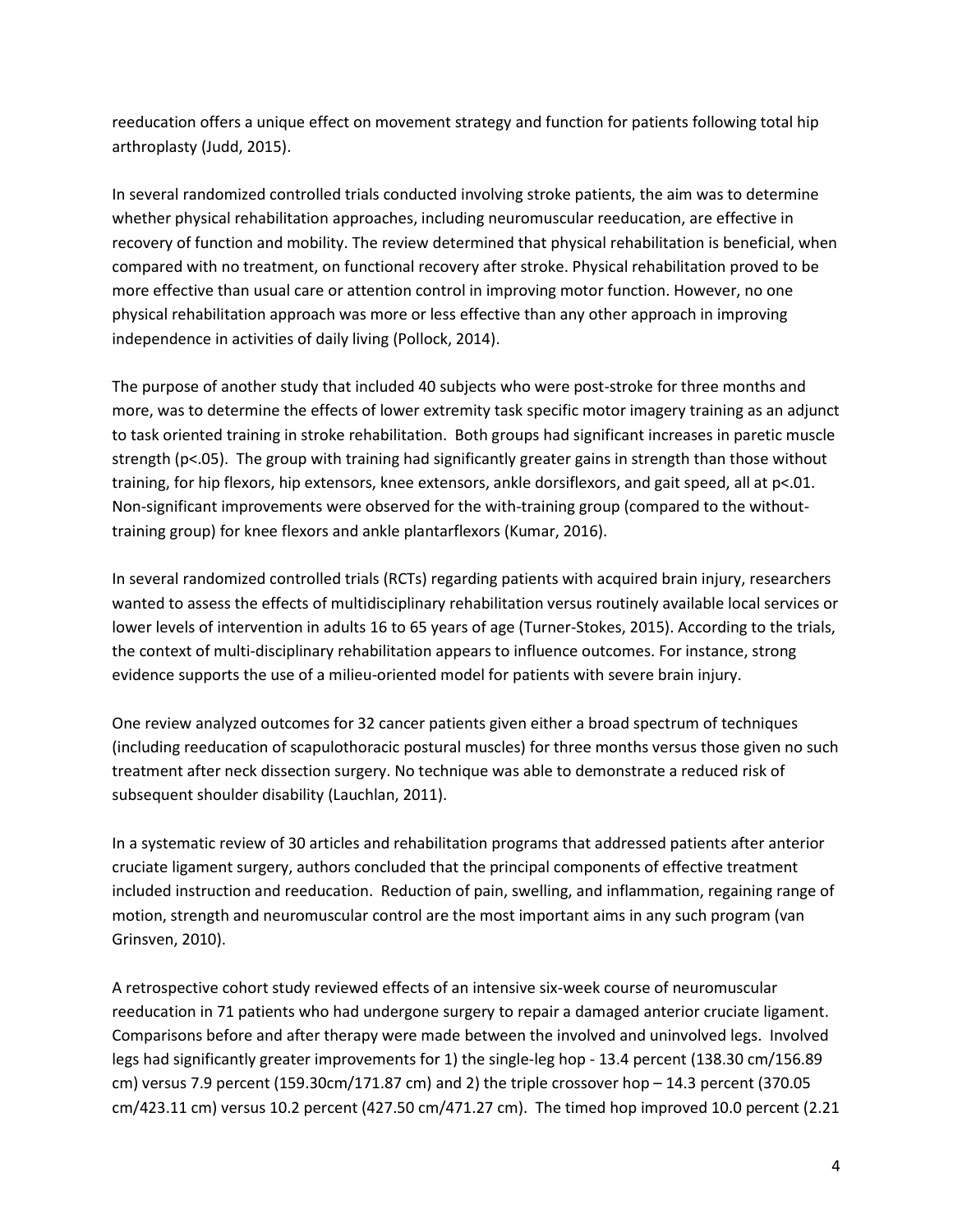s/1.99 s for the involved leg. Patients under 18 had greater improvements than older patients (Meierbachtol, 2016). Further support for using neuromuscular reeducation in patients recovering from ACL surgery is given, specifically for improving muscular activation onset times (Dingenen, 2015).

An RCT for Bell's palsy, in which facial muscles on one side become weak or paralyzed, causing drooping or stiffness, consisted of 59 subjects. Improvements in the Facial Grading Scale after two weeks were more significant for those given neuromuscular reeducation (100 percent, or 33 to 66), than for controls given conventional treatment (70 percent, or 32 to 54.5) (Manikandan, 2007). These results are supported in later reviews of muscular reeducation for recovering from facial paralysis (Terzis, 2012; Sardaru, 2013).

The Alexander technique is a type of neuromuscular reeducation that develops potential to avoid unnecessary muscular tension by retraining physical movement reactions. A systematic review of 18 articles concluded that strong evidence exists for the technique's effectiveness for chronic back pain; moderate evidence exists for Parkinson's-associated disability; and preliminary evidence suggests improvements in balance skills in the elderly, in general chronic pain, posture, respiratory function, and stuttering (Woodman, 2012).

Most recently, one study of 21 persons with knee osteoarthritis given 20 lessons of the Alexander technique collected information on knee muscle co-contraction and EEG data, characterizing brain activity during anticipation of pain. Average pain levels decreased 56 percent, from 9.6 to 4.2, immediately after instruction, and this decline was maintained for 15 months (Preece, 2016).

Patterned Electrical Neuromuscular Stimulation is a novel type of electrical stimulation that attempts to improve neuromuscular reeducation. An RCT of 18 individuals with a history of knee injury or pain compared 15 minute sessions to hamstrings and quadriceps against a control group receiving subsensory stimulation. No differences were observed in change scores between the two groups for preand post-intervention for maximal voluntary isometric contraction (Glaviano, 2014).

## **Policy updates:**

A total of three guidelines/other and 11 peer-reviewed references were added to this policy in 2017; a total of two guidelines/other and two peer-reviewed references were removed.

| <b>Citation</b>                                                                    | <b>Content, Methods, Recommendations</b>                                                                                                                                                                                                                                                      |  |  |
|------------------------------------------------------------------------------------|-----------------------------------------------------------------------------------------------------------------------------------------------------------------------------------------------------------------------------------------------------------------------------------------------|--|--|
| Kumar (2016)                                                                       | Key points:                                                                                                                                                                                                                                                                                   |  |  |
| Motor imagery training<br>effect on muscle strength<br>and gait in stroke patients | RCT, April-June 2013, 40 hemi paretic subjects (>3 months post-stroke), given task<br>oriented training with or without motor imagery.<br>Subjects underwent lower extremity training 45-60 minutes, 4 days/week, 3 weeks.<br>Both groups had significant change for all of outcomes (p<.05). |  |  |

## **Summary of clinical evidence:**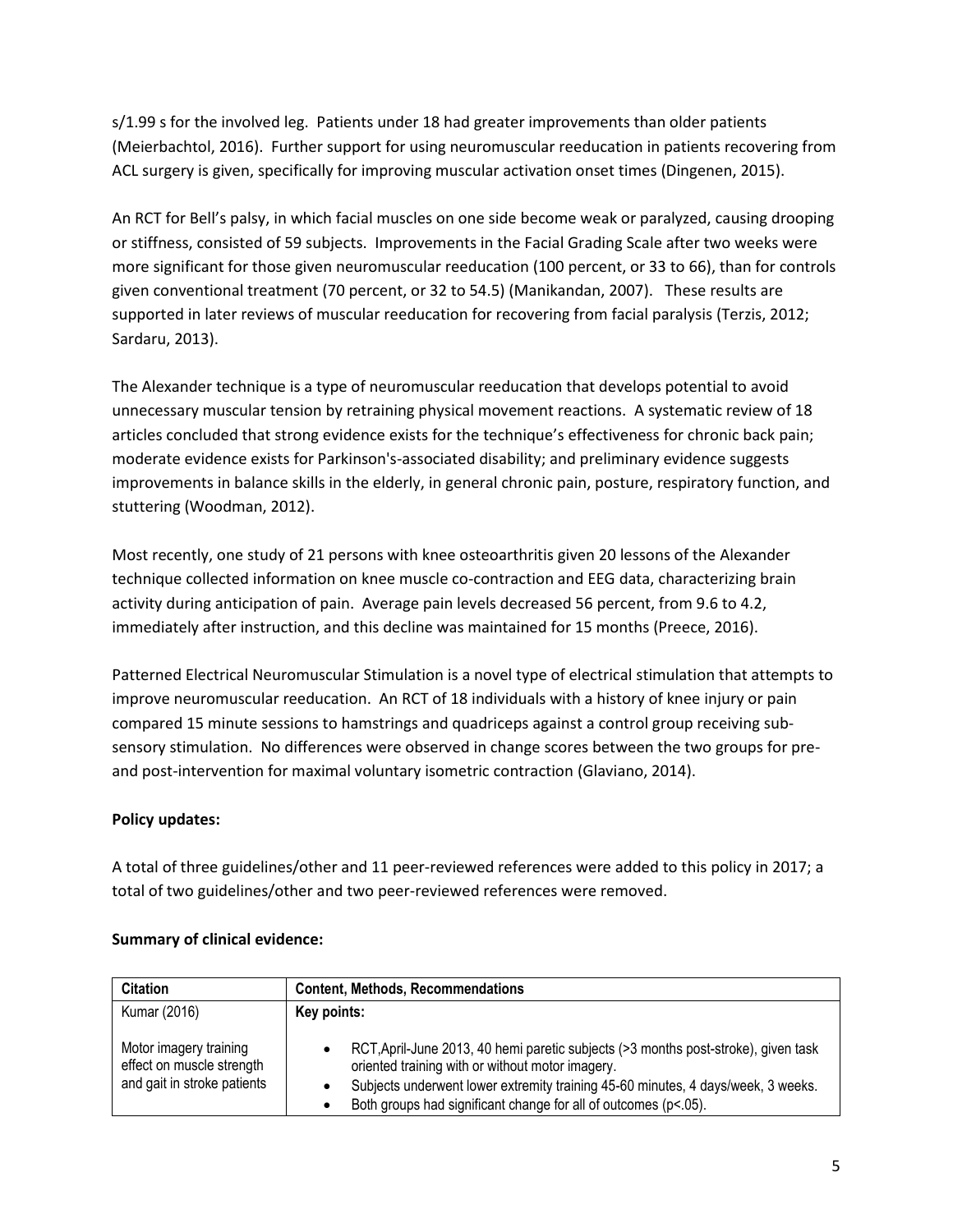| <b>Citation</b>                                                             | <b>Content, Methods, Recommendations</b>                                                                                                                                                                                                                                                                                                                                                                                                                                                                                                                                                                                                                                                                           |  |  |
|-----------------------------------------------------------------------------|--------------------------------------------------------------------------------------------------------------------------------------------------------------------------------------------------------------------------------------------------------------------------------------------------------------------------------------------------------------------------------------------------------------------------------------------------------------------------------------------------------------------------------------------------------------------------------------------------------------------------------------------------------------------------------------------------------------------|--|--|
|                                                                             | Group with motor imagery had significantly greater improvement (p<.05) in paretic<br>hip muscles, knee extensors, ankle dorsiflexors, and gait speed.                                                                                                                                                                                                                                                                                                                                                                                                                                                                                                                                                              |  |  |
| Judd (2015)                                                                 | Key points:                                                                                                                                                                                                                                                                                                                                                                                                                                                                                                                                                                                                                                                                                                        |  |  |
| Neuromuscular<br>reeducation after total hip<br>arthroplasty                | Eight week exercise program following total hip arthroplasty, emphasizing targeted<br>$\bullet$<br>neuromuscular reeducation technique;<br>Five subjects had targeted neuromuscular reeducation, five others didn't<br>$\bullet$<br>4 of 5 with reeducation raised internal hip abduction during level walking, vs. 0<br>$\bullet$<br>controls<br>3 of 5 with reeducation raised internal hip abduction moment, vs. 1 of 4 controls<br>$\bullet$<br>5 of 5 with reeducation reduced stair climb time, vs. 2 of 5 controls<br>$\bullet$<br>4 of 5 with reeducation reduced 4 meter walk time, vs. 2 of 5 controls<br>$\bullet$<br>5 of 5 with reeducation increased balance scale, vs. 0 of 5 controls<br>$\bullet$ |  |  |
| Turner-Stokes (2015)                                                        | Key points:                                                                                                                                                                                                                                                                                                                                                                                                                                                                                                                                                                                                                                                                                                        |  |  |
| Multi-disciplinary rehab for<br>acquired brain injury                       | A meta-analysis of 19 studies (n=3480); 12 studies of good quality.<br>Patients with moderate to severe brain injury who received more intensive<br>$\bullet$<br>rehabilitation showed earlier improvement; those who had continued outpatient<br>therapy sustained initial gains.<br>Earlier rehabilitation was better than delayed treatment.<br>$\bullet$<br>Multi-disciplinary rehabilitation can influence outcomes.<br>$\bullet$                                                                                                                                                                                                                                                                             |  |  |
| Pollock (2014)                                                              | Key points:                                                                                                                                                                                                                                                                                                                                                                                                                                                                                                                                                                                                                                                                                                        |  |  |
| Physical rehab for recovery<br>of function and mobility<br>following stroke | Cochrane review of 96 studies of post-stroke patients, 50 of which are from China<br>$\bullet$<br>27 studies (n=3423) show physical rehab 22% more beneficial than no treatment,<br>$\bullet$<br>and effect persists beyond the intervention period<br>Dose of intervention 30-60 minutes/day, 5-7 days/week found to be effective<br>$\bullet$<br>Physical rehab 63%, 69%, 54% more effective for improving motor function, balance,<br>$\bullet$<br>and gait velocity<br>No single physical rehab approach found to be more effective than others in ADL<br>$\bullet$<br>independence ( $p$ <.71) and motor function ( $p$ <.41)                                                                                 |  |  |

## **References**

## **Professional society guidelines/other:**

American Chiropractic Association (ACA). ACA Coding Policy: CPT procedure code 97112, Neuromuscular reeducation. ACA, 2015.

[https://www.acatoday.org/LinkClick.aspx?fileticket=AIV4xuZtg6Q%3D&portalid=60.](https://www.acatoday.org/LinkClick.aspx?fileticket=AIV4xuZtg6Q%3D&portalid=60) Accessed August 8, 2017.

JAMA Network (AMA). Principles of Neuromuscular Reeducation. Chicago IL: AMA, 2017. [www.jamanetwork.com/journals/jama/article-abstract/298434.](http://www.jamanetwork.com/journals/jama/article-abstract/298434) Accessed August 10, 2017.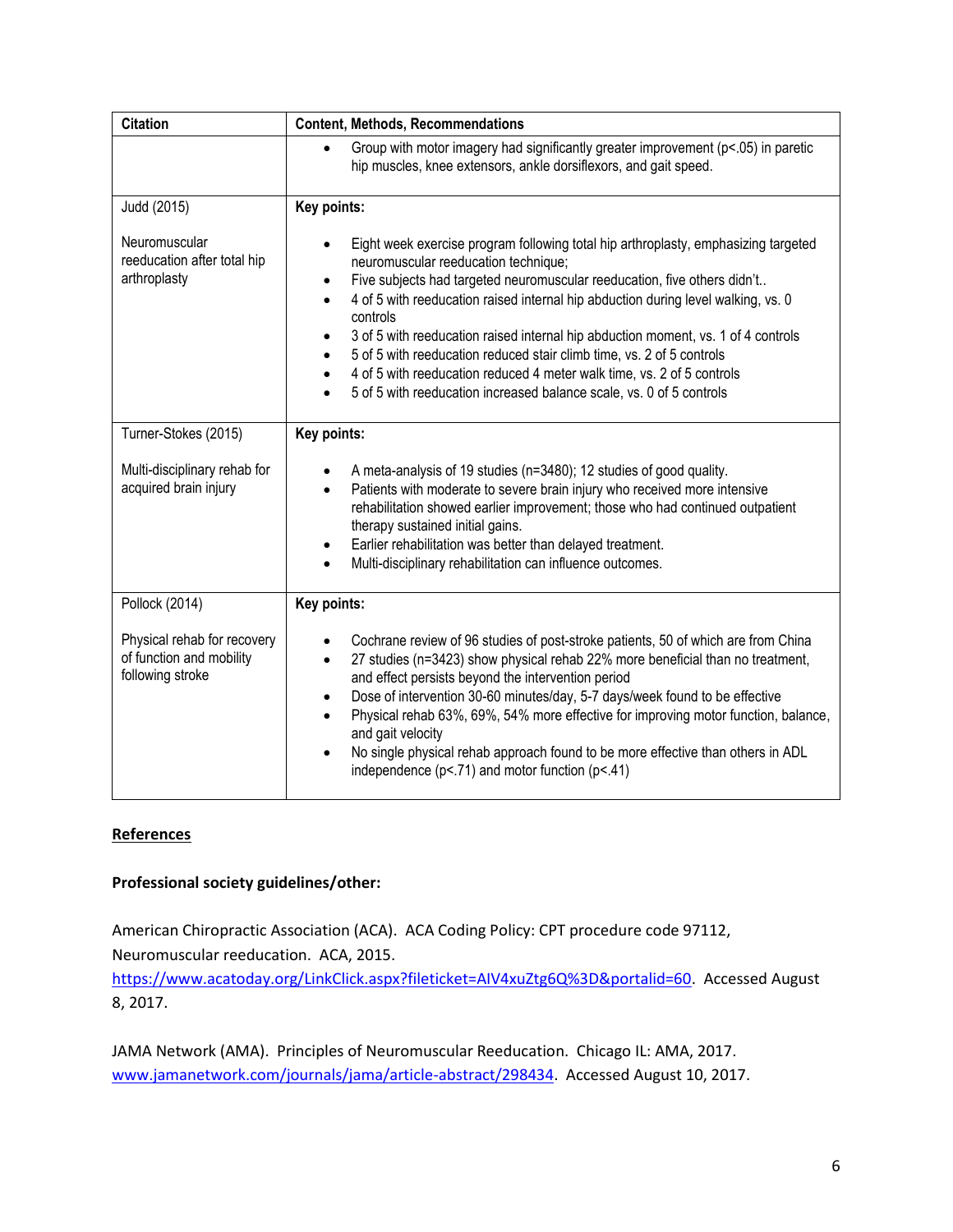National Institute of Neurological Disorders and Stroke. Motor Neuron Diseases Fact Sheet. Web site. [http://www.ninds.nih.gov/disorders/motor\\_neuron\\_diseases/detail\\_motor\\_neuron\\_diseases.htm.](http://www.ninds.nih.gov/disorders/motor_neuron_diseases/detail_motor_neuron_diseases.htm) Accessed August 8, 2017.

Weinstein CJ, Stein J, Arena, R, American Heart Association Stroke Council, Council on Cardiovascular and Stroke Nursing, Council on Clinical Cardiology, and Council on Quality of Care and Outcomes Research. Guidelines for adult stroke rehabilitation and recovery: a guideline for healthcare professionals from the American Heart Association/American Stroke Association. Stroke. 2016;47(6):e98 - e169.

### **Peer-reviewed references:**

Dingenen B, Janssens L, Luyckx T, Claes S, Bellemans J, Staes FF. Lower extremity muscle activation onset times during the transition from double-leg stance to single-leg stance in anterior cruciate ligament injured subjects. *[Hum Mov Sci](https://www.ncbi.nlm.nih.gov/pubmed/26409102)*. 2015;44:234 – 45.

Glaviano NR, Langston WT, Hart JM, Saliba S. Influence of patterned electrical neuromuscular stimulation on quadriceps activation in individuals with knee joint injury. *Int J Sports Phys Ther*. 2014;9(7):915 – 23.

Judd, D, Winters, J. Stevens-Lapsley, J, Christiansen, C. Effects of neuromuscular reeducation on hip mechanics and functional performance in patients after total hip arthroplasty: A case series. *Clin Biomech*. 2016;32:49 – 55.

Kumar VK, Chakrapani M, Kedambadi R. Motor imagery training on muscle strength and gait performance in ambulant stroke subjects – A randomized clinical trial. *J Clin Diagn Res*. 2016;10(3):YC01 - YC04. doi:10.7860/JCDR/2016/16254.7358.

Lauchlan DT, McCaul JA, McCarron T, Patil S, McManners J, McGarva J. An exploratory trial of preventative rehabilitation on shoulder disability and quality of life in patients following neck dissection surgery. *[Eur J Cancer Care \(Engl\).](https://www.ncbi.nlm.nih.gov/pubmed/?term=Lauchlan+DT+2011)* 2011;20(1):113 – 22.

Manikandan, N. Effect of facial neuromuscular reeducation on facial symmetry in patients with Bell's palsy: a randomized controlled trial. *[Clin Rehabil](https://www.ncbi.nlm.nih.gov/pubmed/17613574)*. 2007;21(4):338-43.

Meierbachtol A, Rohman E, Paur E, Bottoms J, Tompkins M. Quantitative improvements in hop test scores after a 6-week neuromuscular training program. *Sports Health*. 2016;pii: 1941738116667933.

Pollock A, Baer G, Campbell P, et al. Physical rehabilitation approaches for the recovery of function and mobility following stroke. Cochrane Database Syst Rev. 2014(4):CD001920.

Preece SJ, Jones RK, Brown CA, Cacciatore TW, Jones AW. Reductions in co-contraction following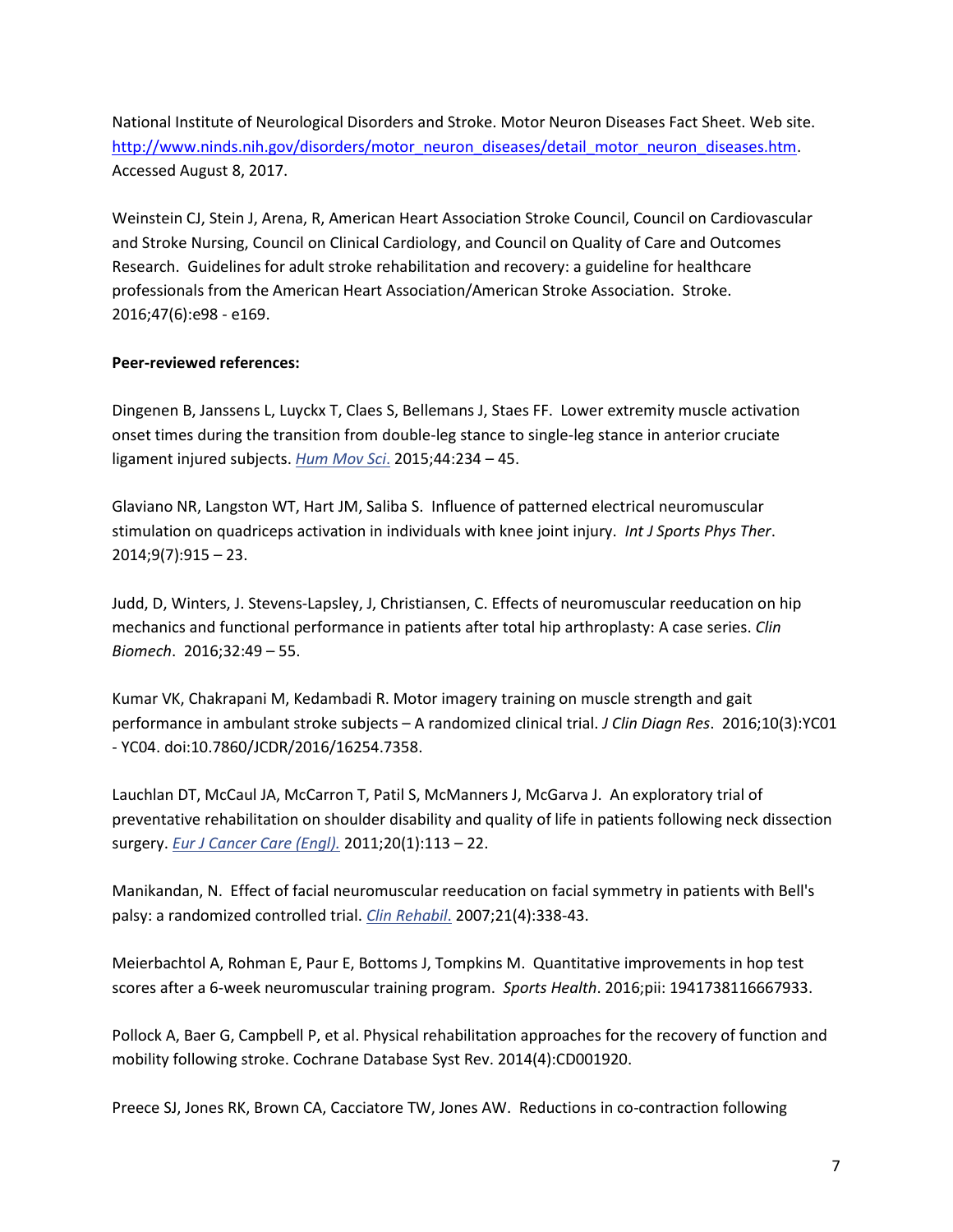neuromuscular reeducation in people with knee osteoarthritis. *BMC Musculoskelet Disord*. 2016;17(1):372.

Sardaru D, Pendefunda L. Neuro-proprioceptive facilitation in the reeducation of functional problems in facial paralysis. A practical approach. *[Rev Med Chir Soc Med Nat Iasi](https://www.ncbi.nlm.nih.gov/pubmed/24505900)*. 2013;117(1):101 – 06.

Terzis JK, Karypidis D. Therapeutic strategies in post-facial paralysis synkinesis in pediatric patients. *[Plast Reconstr Aesthet Surg](https://www.ncbi.nlm.nih.gov/pubmed/22483723)*. 2012;65(8):1009 – 18.

Turner-Stokes L, Pick A, Nair A, Disler PB, Wade DT. Multi-disciplinary rehabilitation for acquired brain injury in adults of working age. Cochrane Database Syst Rev. 2015(12):CD004170.

van Grinsven S, van Cingel RE, Holla CJ, van Loon CJ. Evidence-based rehabilitation following anterior cruciate ligament reconstruction. *[Knee Surg Sports Traumatol Arthrosc.](https://www.ncbi.nlm.nih.gov/pubmed/20069277)* 2010;18(8):1128 – 44.

Vanswearingen, J. Facial rehabilitation: a neuromuscular reeducation, patient-centered approach. *Facial Plast Surg*. 2008;24(2):250 – 59.

Woodman JP, Moore NR. Evidence for the effectiveness of Alexander Technique lessons in medical and health-related conditions: a systematic review*. Int J Clin Pract*. 2012;66(1):98 – 112.

## **CMS National Coverage Determination (NCDs):**

No NCDs identified as of the writing of this policy.

### **Local Coverage Determinations**

Physical Therapy - Home Health (L33942). In effect October 1, 2015. [https://www.cms.gov/medicare](https://www.cms.gov/medicare-coverage-database/details/lcd-details.aspx?LCDId=33942&ver=25&s=45&DocType=All&bc=AgIAAAAAAAAAAA%3d%3d&)[coverage-database/details/lcd](https://www.cms.gov/medicare-coverage-database/details/lcd-details.aspx?LCDId=33942&ver=25&s=45&DocType=All&bc=AgIAAAAAAAAAAA%3d%3d&)[details.aspx?LCDId=33942&ver=25&s=45&DocType=All&bc=AgIAAAAAAAAAAA%3d%3d&.](https://www.cms.gov/medicare-coverage-database/details/lcd-details.aspx?LCDId=33942&ver=25&s=45&DocType=All&bc=AgIAAAAAAAAAAA%3d%3d&) Accessed

August 8, 2017.

### **Commonly submitted codes**

Below are the most commonly submitted codes for the service(s)/item(s) subject to this policy. This is not an exhaustive list of codes. Providers are expected to consult the appropriate coding manuals and bill in accordance with those manuals.

| <b>CPT Code</b> | <b>Description</b>                                                                                                                                                           | <b>Comment</b> |
|-----------------|------------------------------------------------------------------------------------------------------------------------------------------------------------------------------|----------------|
| 97112           | Therapeutic procedure, 1 or more areas, each 15 minutes; neuromuscular<br>reeducation of movement, balance, coordination, kinesthetic sense, posture,<br>and proprioception. |                |